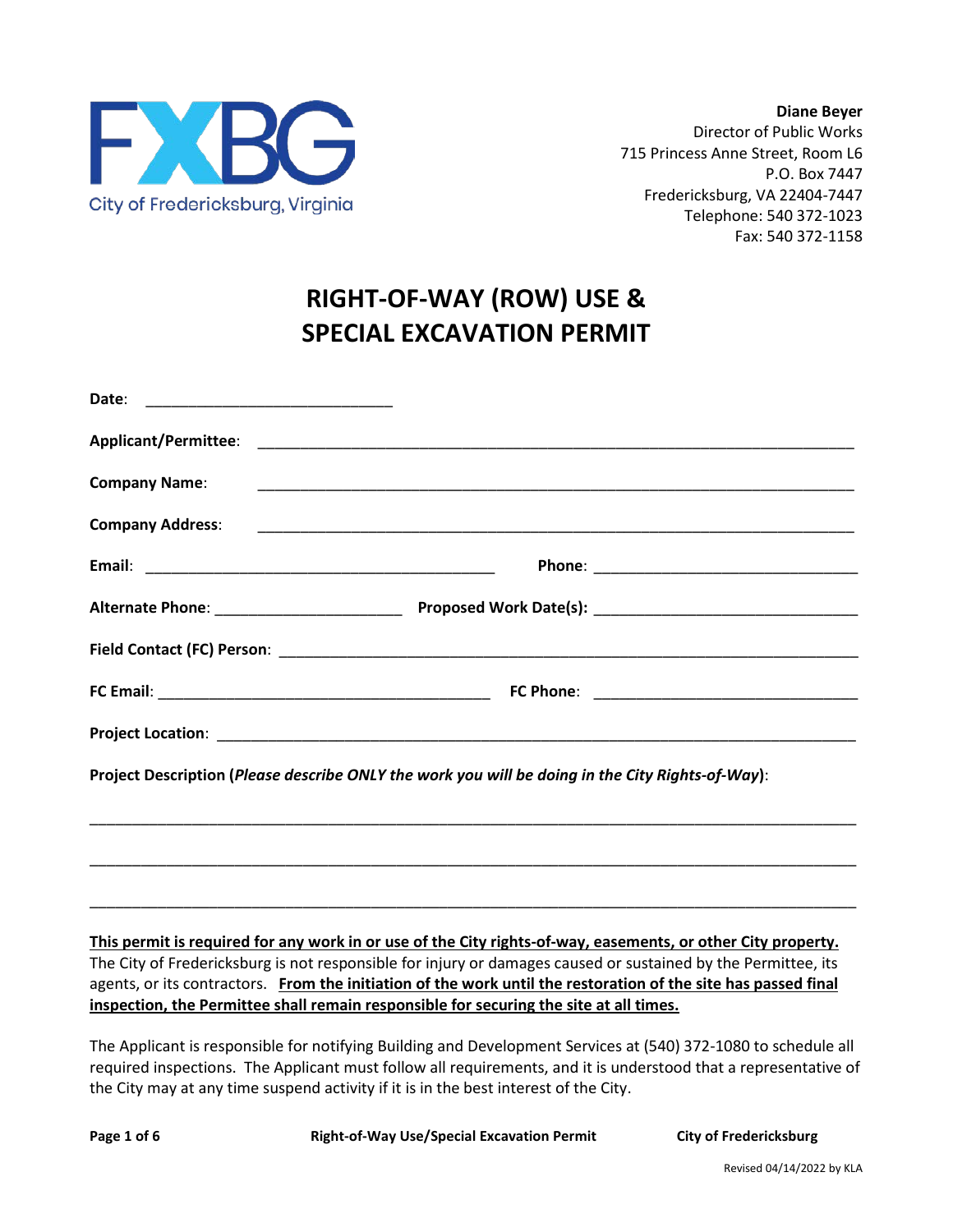### **Work Area Protection**

- 1. **Notification of Road or Sidewalk Closure**. When necessary to close a road or sidewalk for any period of time, the Applicant shall notify Public Works at least (7) days in advance. The Applicant must at that time submit a traffic control plan and/or pedestrian detour plan in writing to Public Works. Work shall not proceed until written approval is given by Public Works.
- 2. **Traffic Plan Required**. Applicant must submit a traffic control plan in accordance with the current version of the Virginia Work Area Protection Manual [\(www.VirginiaDOT.org\)](http://www.virginiadot.org/) anytime work will affect City streets.
- 3. **Signs**. Information and warning signs, portable or semi-portable, shall be provided at the work site at the Applicant's expense to inform and warn the public. The name(s) and phone number(s) of the Applicant shall appear on signs, so that police, inspectors, and others may call responsible individuals should it be necessary.
- 4. **Barricades**. All barricades, obstructions, and soft shoulders shall be marked in a conspicuous manner.
- 5. **Lights**. Adequate warning lights shall be used between sunset and sunrise.
- 6. **Detours**. Safe and proper detours shall be provided and maintained during construction.
- 7. **Flagmen**. Certified Flaggers shall be provided where the flow of traffic is affected. On major roadways, advance warning signs advising of the presence of flaggers shall be posted in both directions. The flaggers shall be equipped with plainly visible flags and/or signs with which to signal traffic.
- 8. **Maintenance**. The work zone shall be maintained in a safe condition at all times to protect the public from any safety hazards and to cause the least amount of inconvenience to the public.
- 9. **Tree Protection Area**. Any trees in the work area must have appropriate tree and root protection areas set up around them, in accordance with City guidelines.

#### **General Work Area Requirements**

- 1. All equipment and machinery used on the work site shall be constructed, maintained, and operated in such a manner as to minimize dust, noise, vibration, smoke, welding, lights, odor, and other pollution.
- 2. All workers shall conduct themselves in an appropriate manner. Loud and/or foul language will not be tolerated.
- 3. All workers shall wear safety vests and hard hats at all times while working in or on City ROW, easements, or property. Failure to comply will result in a stop work order until compliance is achieved.
- 4. Applicant shall maintain the project location in a clean, orderly, and safe condition at all times. All trash must be removed and disposed of before leaving the site.
- 5. Fencing or other suitable barriers shall be created and maintained on the work site to mitigate the inherently dangerous conditions related to the work.
- 6. Backfill in non-paved areas must be of such material as will encourage natural vegetation to reappear.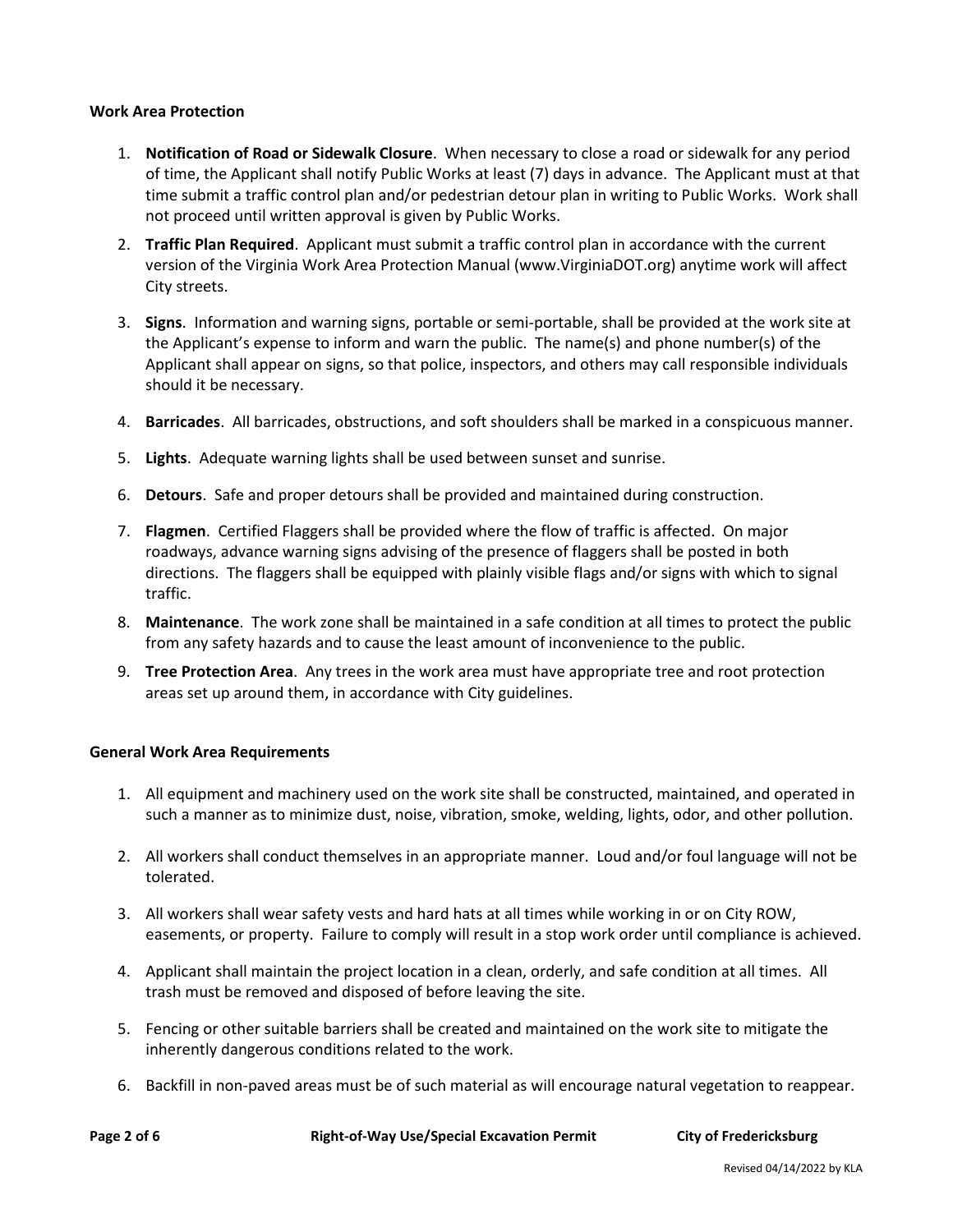- 7. The graded or back-filled area shall not be contoured so that it will collect and permit stagnant water to remain thereon.
- 8. The peaks and depressions of the work and excavation areas shall be reduced to a surface which will result in level or gently sloping topography in substantial conformity to the surrounding land area and which will minimize erosion due to rainfall.
- 9. Material for backfill under paved areas shall be of a select nature. All large broken concrete, peat, decomposed vegetable matter, and similar materials obtained from any excavation shall be removed from the site prior to the beginning of backfilling. All backfill shall be in accordance with VDOT standards and placed in layers or lifts. Compaction shall be obtained by mechanical rollers, tampers, or other improved means. Stone material used for backfilling shall be properly moistened or watered to the correct moisture content to ensure proper compaction. No frozen material shall be used for backfill under paved surfaces. The intent of this provision is to ensure that the dry density of the backfill under pavements, sidewalks, curbs, and other structures shall be not less than that of the surrounding undisturbed soil.
- 10. Any structure or service line to include water, sewer, storm, or conduit shall remain exposed until inspected and/or tested by the authorized representative from the City. Failure to comply will result in a re-inspection fee of (\$102.00) to be paid and will require the removal of backfilled materials to allow for inspection/testing of said lines at the expense of the Applicant/Contractor. **Safety protection such as barricade fencing must be maintained around all open excavated areas. No open holes will be permitted overnight.**
- 11. All structures and service lines shall be bedded in stone according to VDOT standards.
- 12. Water lines across City ROW to meter must be copper. All copper service lines shall be bedded and encapsulated utilizing stone dust or sand. Copper pipe 34" and 1" is to be type K soft copper and 1 12" and 2" shall be rigid type K in accordance with ASTM B88.
- 13. All structures and service lines shall be installed according to the **City of Fredericksburg's Construction Specifications and Standards Manual** available in Building and Development Services or on the City website a[t https://www.fredericksburgva.gov/927/Design-Standards-Manual](https://www.fredericksburgva.gov/927/Design-Standards-Manual) . No deviation from these requirements is permitted without prior written permission from the Director of Public Works.
- 14. Appropriate Erosion and Sediment controls shall be utilized.
- 15. Pollution prevention measures shall be used to prevent inappropriate discharge into the storm sewer system. Examples of such measures include but may not be limited to dewatering devices, storm inlet protection, dumpster covers, and concrete wash out facilities. Measures must be identified when making application.
- 16. No work may occur from 7:00pm to 7:00am Monday Friday or 9:00pm to 9:00am on holidays and weekends, unless a Noise Ordinance Waiver, **approved by the City Manager**, is posted on-site.
- 17. City guidelines require that all residential driveways be type CG-9B.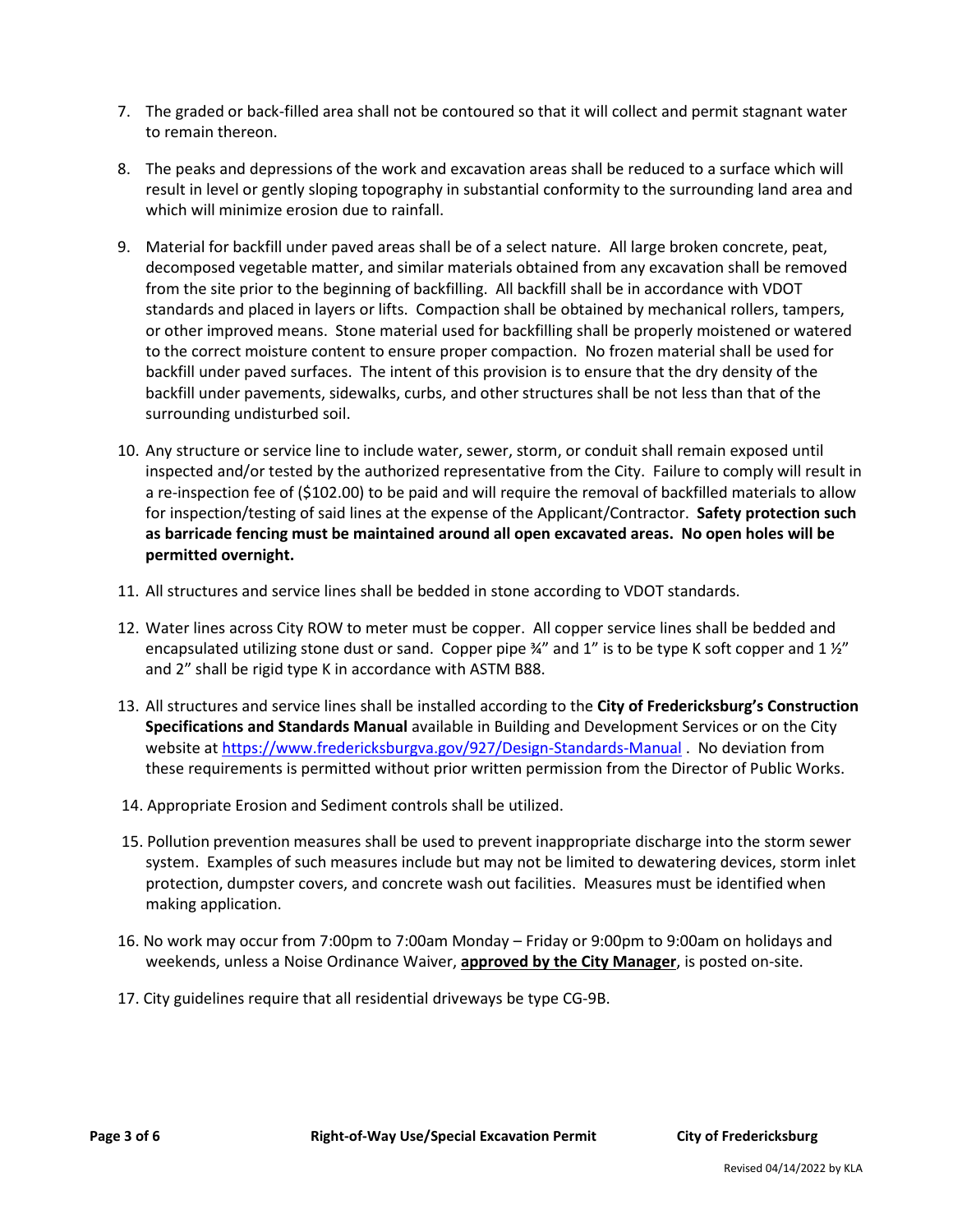## **Restoration of Surface Required**

- 1. All surfaces must be restored, at Applicant's expense, in accordance with City standards and requirements. All restoration shall be accomplished within seventy-two (72) hours of excavation, unless additional time is granted in writing by Public Works.
- 2. All temporary and permanent restoration must be inspected and approved by the City.
- 3. Public Works may suspend operations if weather could prevent proper restoration of pavement or other surfaces.
- 4. All surfaces removed or damaged must be replaced in accordance with **City of Fredericksburg's Construction Specifications and Standards Manual.** Unless a prior agreement, Driveway Permit, or approved site plan is in place, the City will perform (at Applicant's expense) necessary concrete and/or brick replacement in City ROWs, easements, and on City property. However, excavation shall be brought to finished grade with approved materials until restoration is initiated by the City.

#### **Inspections**

- 1. **General**. Inspections will be made to ensure that all work is performed in a good workmanlike manner. Inspections may be made by the Public Works Construction Inspector, Project Manager, Building and Development Inspectors, and/or any other member of City Staff, as appropriate.
- 2. **Prior to Construction**. Applicant must take pictures of the work site and meet with Inspector prior to beginning work to fully document pre-work conditions. All infrastructure damaged as a result of the work is the responsibility of the Applicant, so documentation of pre-work conditions is imperative.
- 3. **During Construction**. Inspections may occur at any time. If work is not progressing satisfactorily for the protection of the City and the public, or if any part of the work is found to be sub-standard and not in accordance with these specifications, then the Inspector will notify the responsible party. If corrective action is not taken, the City may correct the issue and all costs and expenses shall be immediately paid by the Applicant to the City, or a claim may be made on the Applicant's bond.
- 4. **Concrete Form Inspections and Subgrade**. Applicant must call in a form inspection before pouring any concrete. Bedding/subgrade of all work must be approved before concrete is poured.
- 5. **Final**. The Applicant will notify the Inspector when the work is complete. Applicant will request a final site restoration inspection through Building and Development Services. Final inspection will be scheduled and dispatched to the Inspector who will then determine the time at which the final inspection is to take place. The Applicant MUST be on site with no exceptions to receive the report from the Inspector. If the Applicant is not present, the final inspection may be documented as a failure and a re-inspection fee of \$102.00 may be required before a re-inspection can be requested.
- 6. If failing conditions require re-inspection, a re-inspection fee of \$102 may be charged.
- 7. Approval of this permit does not relieve the contractor of responsibility to perform the work in accordance with all applicable local, state, and federal laws, codes, regulations, and requirements for items which have been missed or omitted.
- 8. This permit shall expire sixty days (60) after the date of approval. Extensions beyond expiration must be pre-approved in writing by Public Works.

**Page 4 of 6 Right-of-Way Use/Special Excavation Permit City of Fredericksburg**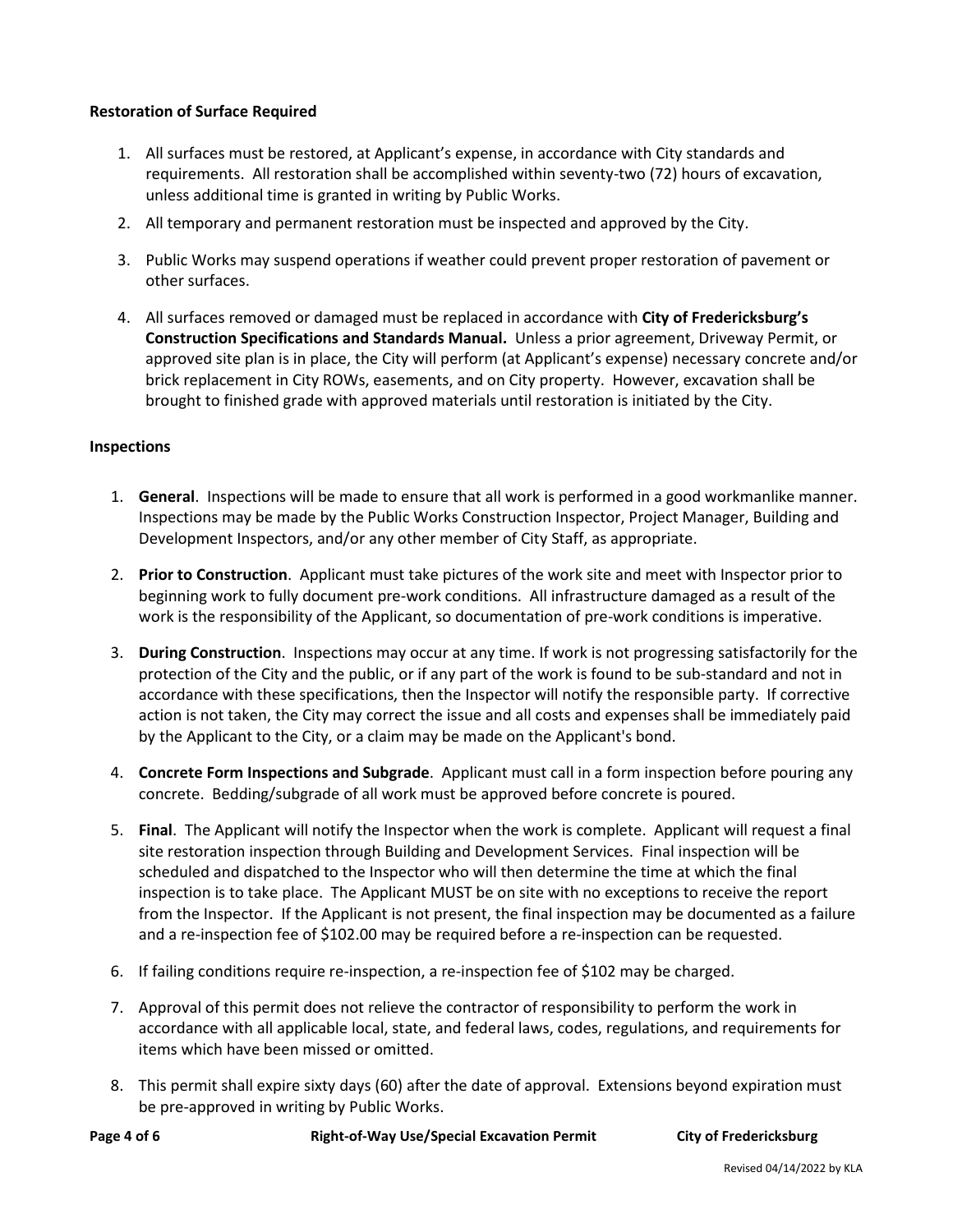## **General Legal Requirements:**

- 1. This permit grants the applicant non-exclusive permission to enter and use the project location solely for the work described in the Project Description. The permit is a license only, and may be revoked by the City Manager or Director of the Department of Public Works at any time.
- 2. The applicant shall comply with any federal, state, or local laws, regulations, or ordinances applicable to the permitted work. The applicant shall not cause any third-party lien or claim to encumber the project location. The applicant shall immediately discharge of record any such lien or claim at its own cost and expense (which obligation shall survive any cancellation, expiration, or termination, for any reason, of this permit.)
- 3. Throughout the term of this permit, the applicant shall maintain a policy of commercial general liability insurance, issued by an insurance company reasonably acceptable to the City, with a combined single limit of not less than One Million Dollars, naming the City and its agents, contractors, tenants, and any other third parties required by the City as additional insureds, insuring against any injury or damage to persons or property that may result from applicant's use of or access to the project location, including, without limitation, the permitted uses/work in accordance with this permit. A certificate of insurance showing the City as an additional insured shall be submitted with the application, or in any event prior to the applicant's initial entry onto the project location.
- 4. The applicant shall indemnify, defend, and hold harmless the City and its officers, directors, members, partners, employees, agents, affiliates, successors, mortgagees, permitted assigns, contractors, and tenants (together, "Indemnified Parties") from and against any and all losses, damages, expenses, or claims suffered by the City or any other Indemnified Party arising out of or in connection with (a) any violation of, or failure to comply with, the provisions of this permit by the applicant; (b) the permitted use and work; or (c) any other activity conducted by the applicant, its agents, employees, or contractors in connection with: (i) its access to the City's property; or (ii) the exercise of its rights under this permit. The indemnity obligations in this subparagraph shall survive any cancellation, expiration, or termination, for any reason, of this permit.
- 5. The City shall have no responsibility, obligation, or liability whatsoever to the applicant or its agents, employees, or contractors, for any occurrence on or about the project location or the City's rights-ofway or City property or with respect to any property of the applicant or its agents, employees, or contractors, including, without limitation, any loss, injury, or damage, all of such obligations or liabilities being hereby waived and released to the extent permitted by law, other than that caused by the willful misconduct of the City or its agents, employees, or tenants.
- 6. If the applicant fails to perform or complete all required restorations on or before the termination date, the City shall have the right after the termination date, on ten days' notice to the applicant, to elect to perform or complete all required restorations. The applicant shall reimburse the City for its costs incurred in undertaking or completing the restoration work. The City may reduce this notice period if the condition of the project location creates a reasonable public safety issue or concern.